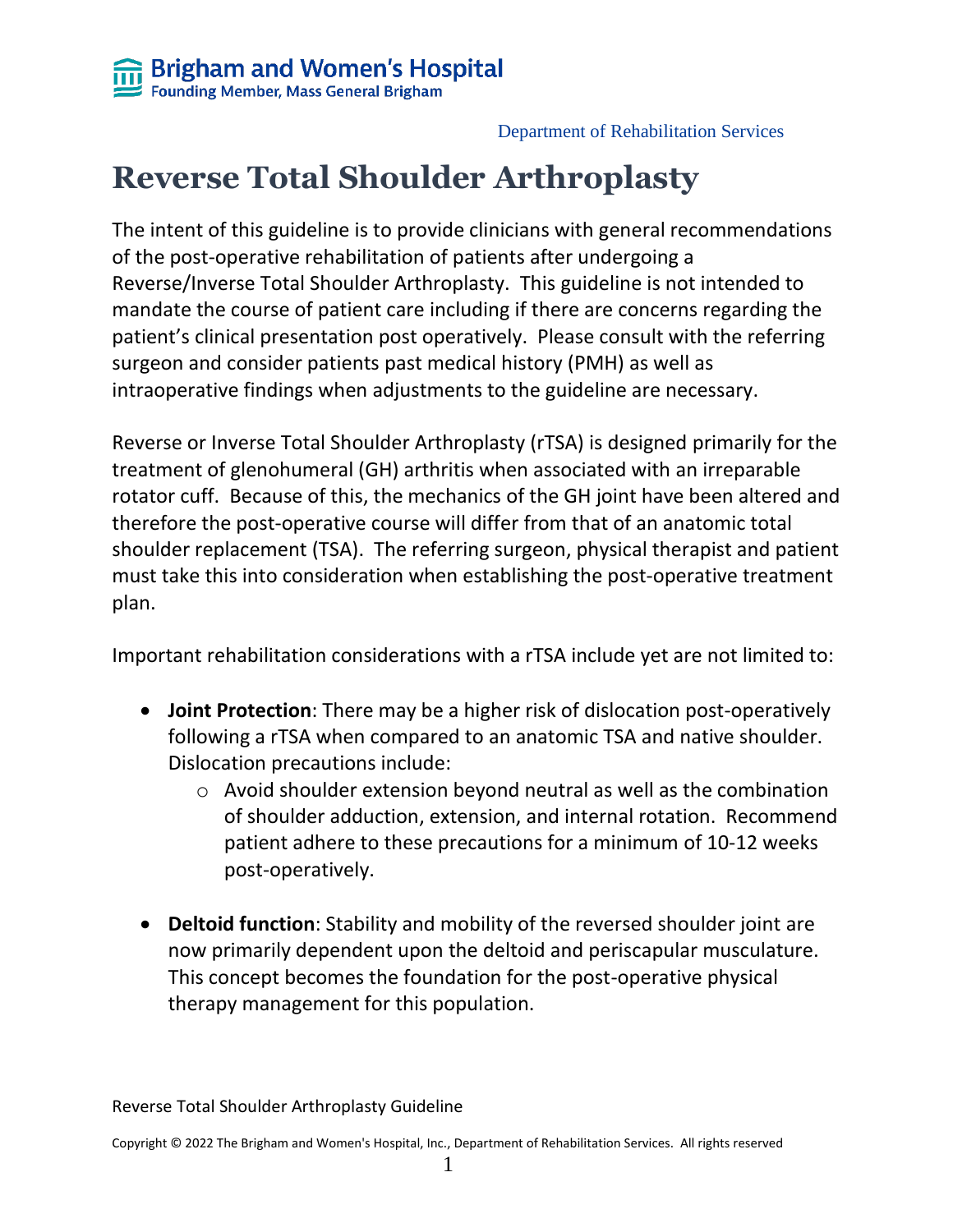- **Tendon transfers**: In the setting of a rTSA with a deficient teres minor, the surgeon may opt to perform a tendon transfer during the surgery to provide the patient with a shoulder external rotation (ER) moment during functional activity. The type of tendon utilized is dependent on whether the patient is having a primary rTSA or a non-primary (secondary) rTSA. A primary rTSA is defined as a shoulder with no past surgical history while a non-primary or secondary rTSA is defined as a shoulder that has had previous surgical interventions that have ultimately failed. While the postoperative course of treatment will not change drastically based on the type of tendon used, it is important to consult with the patient's surgeon prior to treatment. Neither tendon transfer will provide the patient with a powerful ER moment, it is performed to allow functional movement of the shoulder complex post operatively.
	- $\circ$  Latissimus Dorsi transfer (LDT): This is used in the setting of a primary rTSA with a deficient teres minor; the surgeon may perform a concomitant LDT to assist with shoulder ER during shoulder elevation.
	- $\circ$  Lower Trapezius transfer (LTT): This is used in the setting of a nonprimary rTSA with a deficient teres minor; the surgeon may perform a concomitant LTT to assist with shoulder ER during shoulder elevation.

Reverse Total Shoulder Arthroplasty Guideline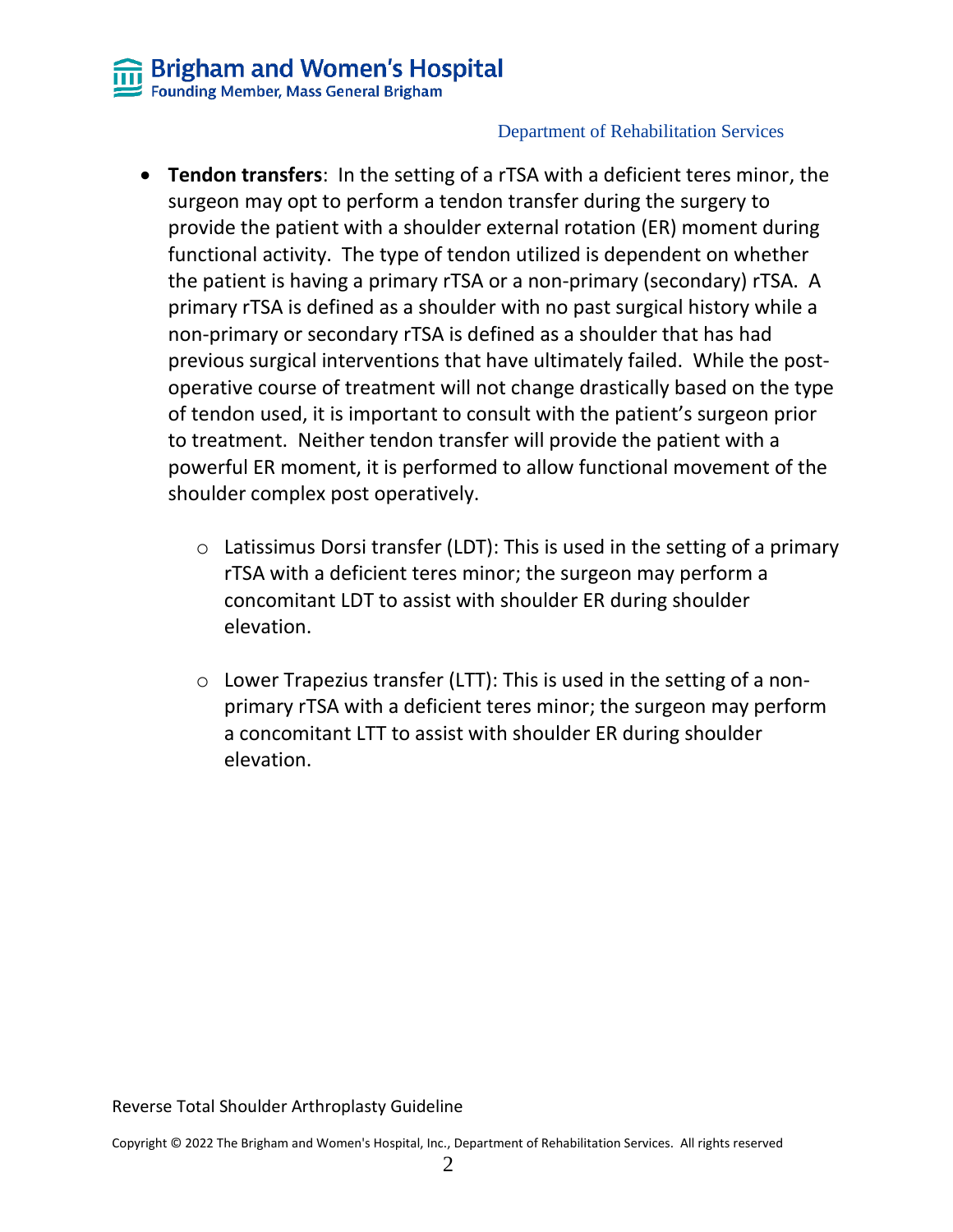**The start of physical therapy may be delayed per surgeon recommendations following a rTSA for many reasons, some being in the presence of a revision and/or with poor bone stock/quality where grafting may be necessary.** 

# **Phase I –Post-Surgical Phase (Day 1-6 weeks)**

Goals:

- Joint protection
- Reduce acute pain and inflammation (cryotherapy)
- Patient education: donning/doffing sling, positioning, activity restrictions, dislocation precautions
- Home Exercise Program (HEP)
- Restore active range of motion (AROM) of elbow, wrist, and hand
- Independent with basic activities of daily living (ADLs), bed mobility, transfers, and ambulation
- Begin gentle passive (PROM) and active assisted range of motion (AAROM) of the shoulder
	- $\circ$  This goal should be implemented closer to the 6<sup>th</sup> week and may be delayed in the presence of a tendon transfer and/or a subscapularis repair during surgery to avoid stressing any soft tissue repair.

Precautions:

- Shoulder sling/immobilizer to be worn 4-6 weeks post-operatively (generally 4 weeks with isolated rTSA and up to 6 weeks with associated tendon transfer or subscapularis repair). Sling/immobilizer to be worn at all times except with HEP and bathing.
- Positioning: While in supine the humerus/elbow complex should be supported by a pillow or towel roll to avoid shoulder extension. Patient shoulder be advised to "always be able to visualize your elbow while on your back"

Things to Avoid:

- No shoulder AROM
- No lifting post-operatively with the operative upper extremity
- No supporting of body weight with operative upper extremity (i.e., do not use arm on chair when transitioning in sit to stand)
- Keep incision clean and dry. No soaking incision for 2 weeks, no swimming, jacuzzi, or wading for 4 weeks.

Interventions/Education:

- Activity modification
- Postural education
- Cryotherapy
- A/AAROM (pain-free) of elbow, wrist, and hand
- If indicated, discuss medical management (NSAID or analgesic medications) with referring surgeon

#### Reverse Total Shoulder Arthroplasty Guideline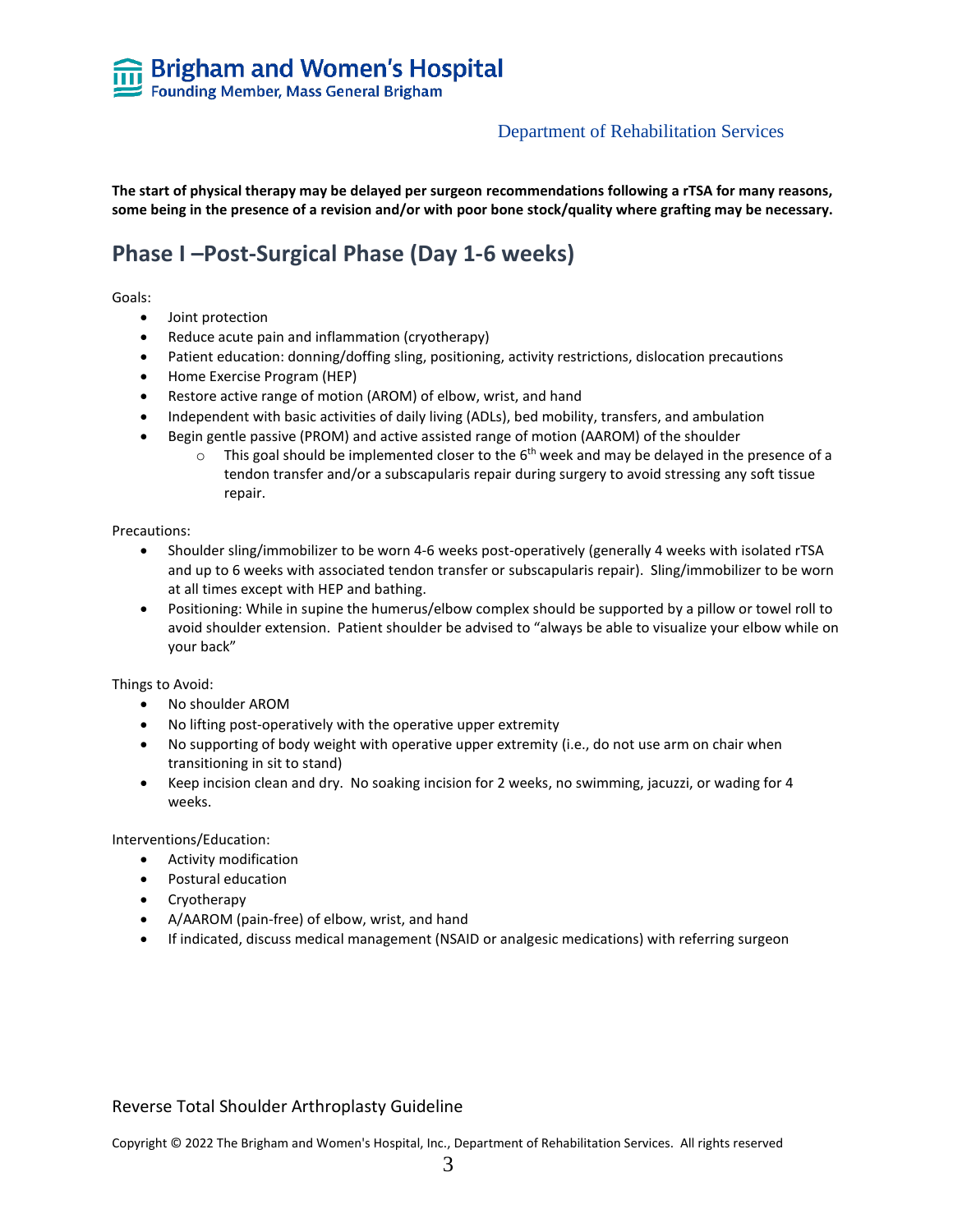#### Department of Rehabilitation Services



#### Reverse Total Shoulder Arthroplasty Guideline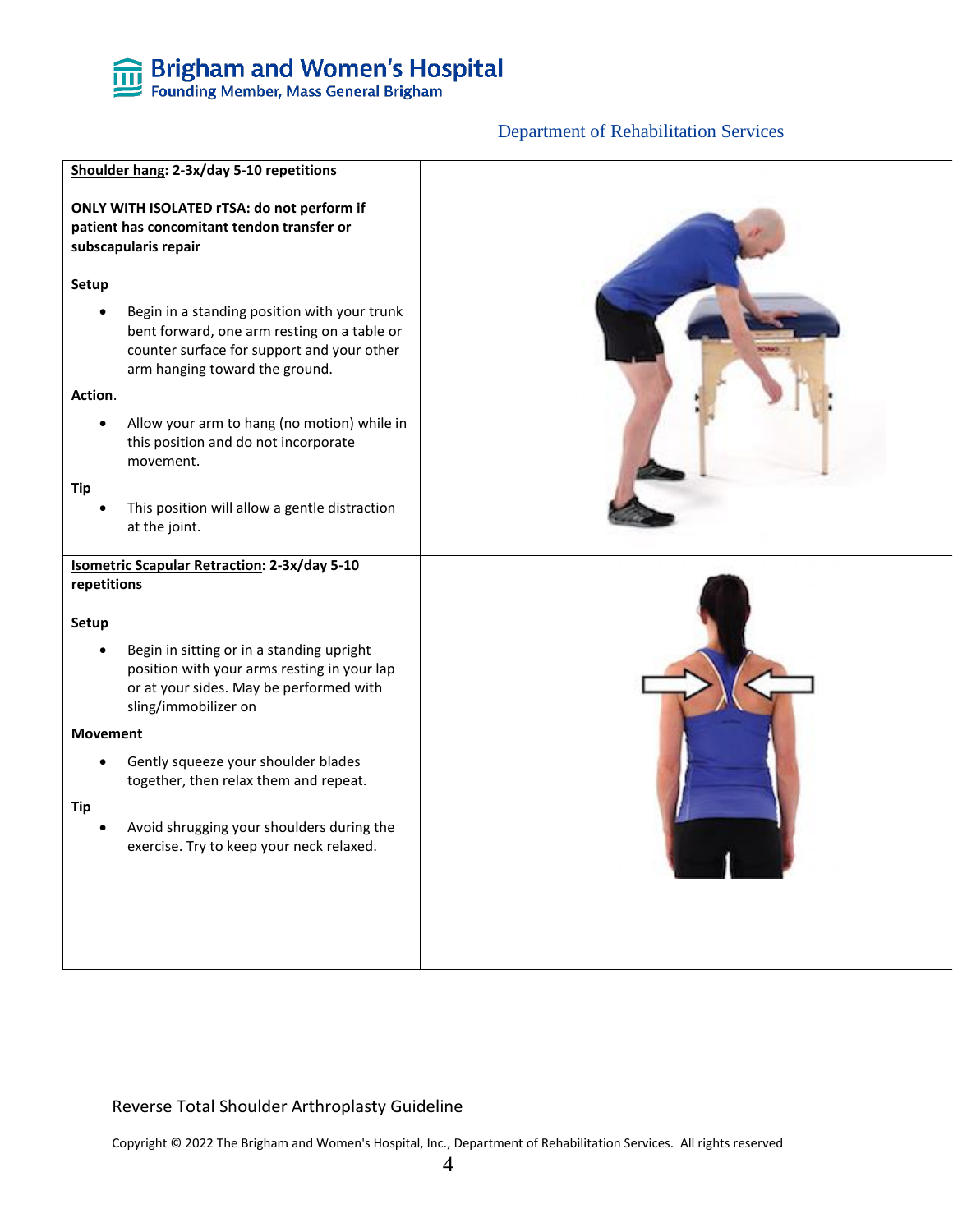#### Department of Rehabilitation Services

**Supine Shoulder Flexion Extension AAROM with Dowel/Stick: 2-3x/day 5-10 repetitions**

**ONLY WITH ISOLATED rTSA: do not perform if patient has concomitant tendon transfer or subscapularis repair**

#### **Setup**

• Begin lying on your back. Hold a cane,

dowel, or stick in both hands.

#### **Movement**

Use the cane, dowel, or stick to move your arms up over head and back down in a vertical direction.

#### **Tip**

- Make sure to allow your non-operative arm to guide the motion with the dowel. Do not move through pain or arch your back.
- You will likely not move as far overhead as picture indicates



Please note, if supine AAROM shoulder flexion is too challenging for a patient or they are not ready for this activity, then it is recommended the patient does a counter forward bow exercise or a tabletop / counter slide as described below.



- Standing with hands on a counter.
- Gradually walk backwards till you feel a comfortable stretch in your shoulder.
- Hold about 10 seconds.
- Walk back to the counter.
- 2-3 x / day;  $5-10$ repetitions

#### **Seated Elbow Flexion and Extension AROM: 2- 3x/day 5-10 repetitions**

#### **Setup**

• Begin sitting upright in a chair with one arm straight at your side.

#### **Movement**

• Bend your elbow upward as far as is comfortable, then straighten it and repeat.

#### **Tip**

• Make sure to keep your movements slow and controlled.



#### Reverse Total Shoulder Arthroplasty Guideline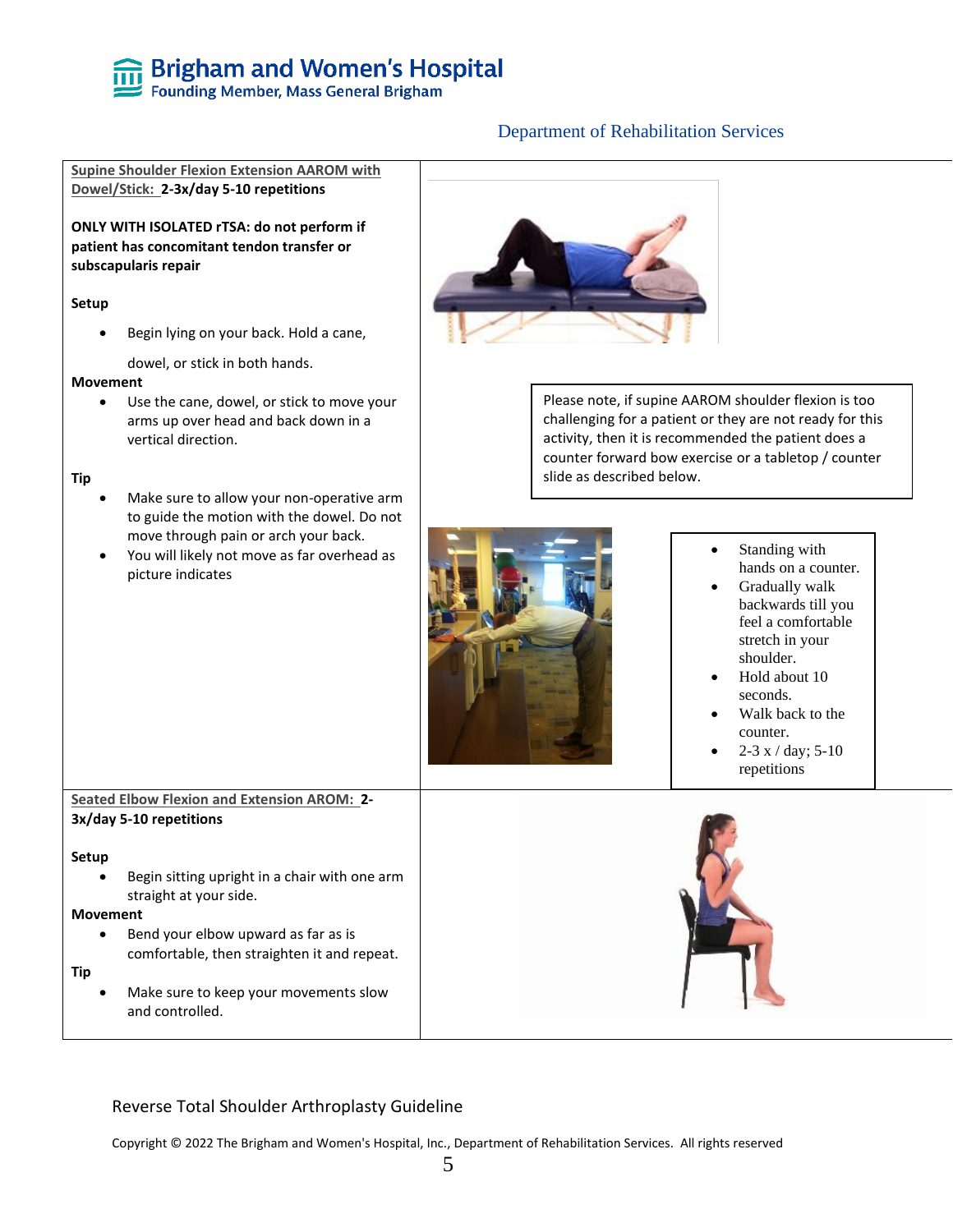# **Seated/Standing Shoulder Flexion Towel Slide at Tabletop/Counter: 2-3x/day 5-10 repetitions ONLY WITH ISOLATED rTSA: do not perform if patient has concomitant tendon transfer or subscapularis repair Setup:** • Begin sitting facing a table or stand facing a countertop with your hand resting flat on a towel. **Movement** • Slowly lean forward to slide your hand and towel across the table. Return to the starting position and repeat. **Tip** • Try to avoid shrugging your shoulder during the exercise and make sure your hand stays on the table.

Department of Rehabilitation Services

Criteria for progression to the next phase:

- Good understanding and compliance with dislocation precautions
- Progressing shoulder AA/PROM (in isolated rTSA)
- Good understanding of activity limits and necessary modifications
- Independence with HEP

### **Phase II – Active Range of Motion/Early Strength Phase (7-12 weeks)**

Goals:

- Joint protection
- Continue to address pain and inflammation (cryotherapy).
- Ensure functional AA/PROM are progressing with isolated rTSA and begin AA/PROM with rTSA with concomitant tendon transfers and/or subscapularis repair.
- Tolerates progressive active range of motion (AROM.)
- Patient will demonstrate the ability to gently and isometrically activate all components of the deltoid as well as scapula musculature.

#### Reverse Total Shoulder Arthroplasty Guideline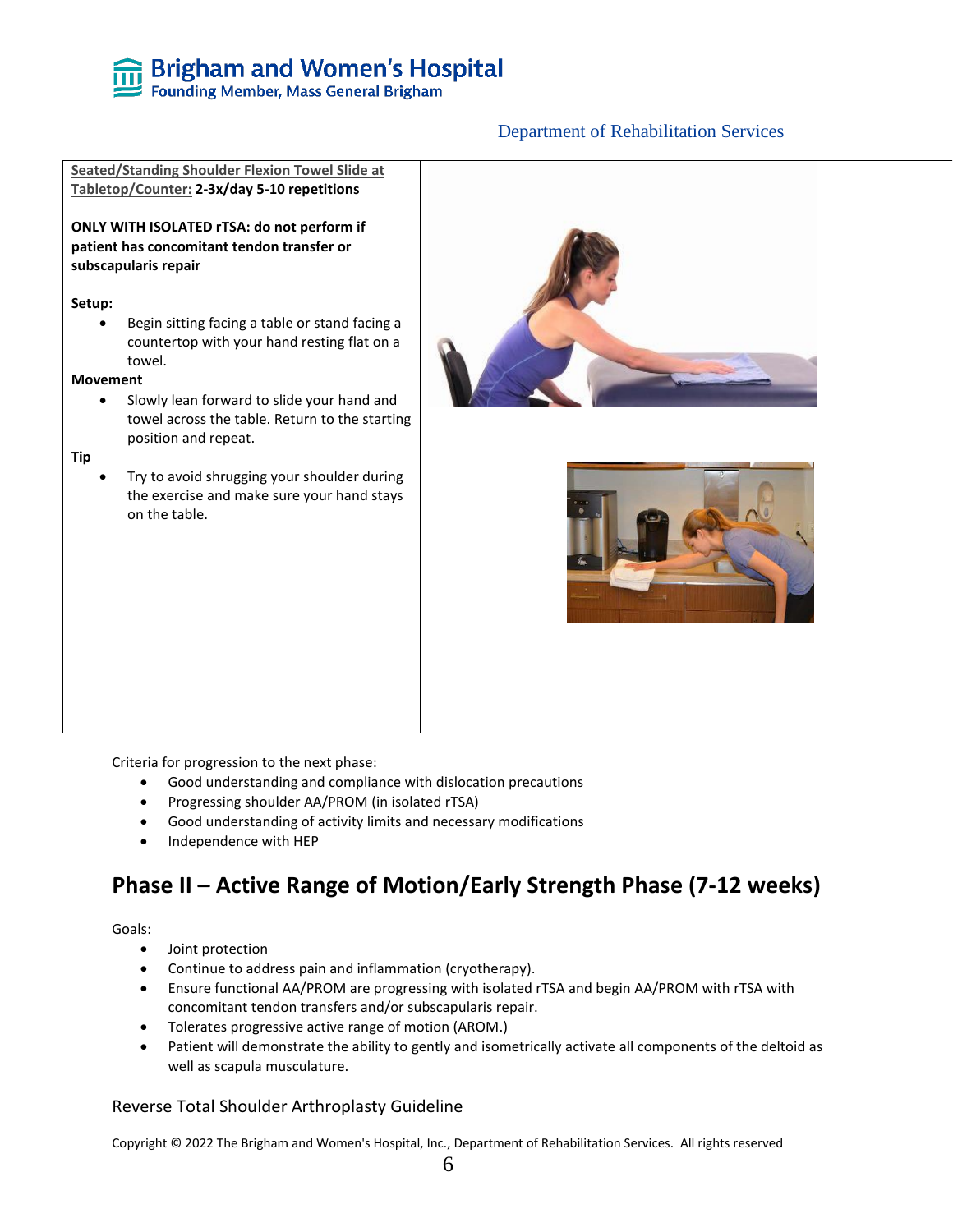#### Department of Rehabilitation Services

Precautions:

• Continue to comply with dislocation precautions

Things to Avoid:

- Avoid over-utilization/strengthening of deltoid complex secondary to potential risk of stressing the deltoid and acromion.
- In the presence of poor shoulder mechanics, avoid repetitive shoulder AA/AROM exercises/activities. Restrict lifting objects >1-2lbs. **NO resistance with rTSA that has concomitant tendon transfer or subscapularis repair until week 12 post-operative.**
- Avoid jerking, pushing, pulling activities.
- No supporting body weight with surgical arm.

Interventions/Education:

- Continue with previous exercises in phase I
- Continue with activity modification as appropriate and indicated
- Postural and positioning education
- Cryotherapy as needed
- A/AAROM (pain-free)

| AA/AROM Shoulder Supine Lawn Chair Progression: 2-<br>3x/day 5-10 repetitions                                                                                                                                                                                                                                                                                                                              |  |
|------------------------------------------------------------------------------------------------------------------------------------------------------------------------------------------------------------------------------------------------------------------------------------------------------------------------------------------------------------------------------------------------------------|--|
| Setup<br>Begin lying on your back starting with cane, stick<br>$\bullet$<br>or dowel as in phase 1, progressing to a towel<br>then to active with no assist.<br>Movement<br>Raise stick, towel or no device overheard keeping<br>$\bullet$<br>your elbows straight.<br>Tip<br>Make sure to allow your supportive arm to guide<br>the motion with the dowel. Do not move through<br>pain or arch your back. |  |
| <b>Supine Shoulder Flexion Extension Range AROM: 2-</b><br>3x/day 5-10 repetitionss                                                                                                                                                                                                                                                                                                                        |  |
| <b>Setup</b><br>Begin lying on your back with your knees bent<br>and arms at your side.<br>Movement<br>Keeping your elbow straight and thumb up, gently bring<br>your arm up overhead.<br>Tip<br>Make sure to keep your movements slow and<br>$\bullet$<br>controlled. Do not move through pain or arch<br>vour back.                                                                                      |  |

Reverse Total Shoulder Arthroplasty Guideline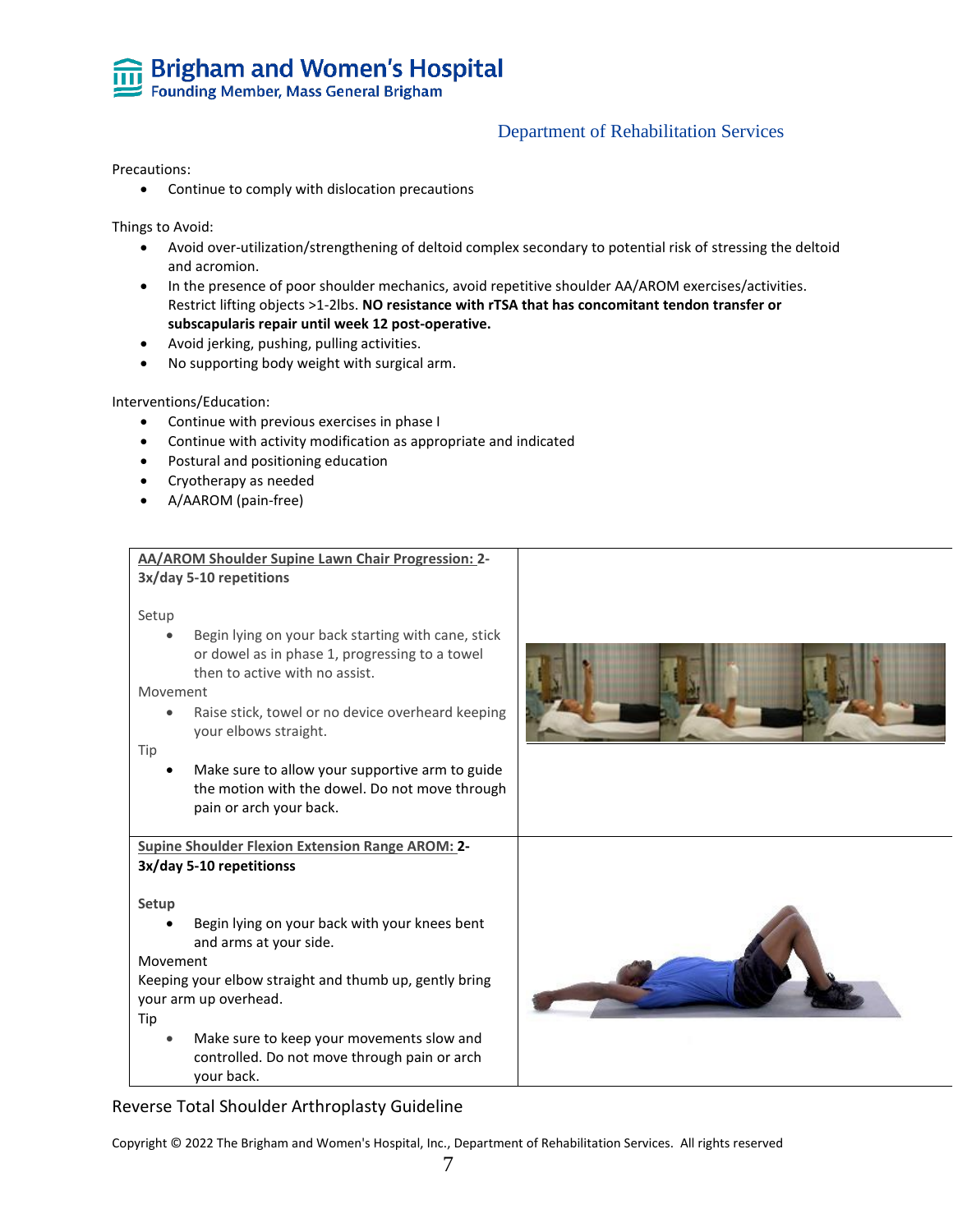# **EDIMENTIFY STATE STATE STATE STATE STATE STATE STATE STATE STATE STATE STATE STATE STATE STATE STATE STATE STATE STATE STATE STATE STATE STATE STATE STATE STATE STATE STATE STATE STATE STATE STATE STATE STATE STATE STATE**

### Department of Rehabilitation Services

| Setup<br>Movement<br>Tip | <b>Standing Rail Slide/Dusting: 2-3x/day 5-10 repeitions</b><br>Begin standing with surgical arm on a towel on<br>railing with elbow extended.<br>Keeping your elbow straight, lean forward to slide<br>your arm up the railing.<br>Do not push into a painful range of motion. |  |
|--------------------------|---------------------------------------------------------------------------------------------------------------------------------------------------------------------------------------------------------------------------------------------------------------------------------|--|
|                          | Seated Shoulder External Rotation AAROM with Cane and<br><b>Hand in Neutral</b>                                                                                                                                                                                                 |  |
| Setup                    | Begin sitting upright with a towel roll tucked<br>under your involved arm, elbow bent at 90<br>degrees, holding a cane with your involved hand<br>holding the handle.                                                                                                           |  |
| Movement                 |                                                                                                                                                                                                                                                                                 |  |
|                          | Using your uninvolved arm to move the cane,<br>slowly rotate your involved arm outward, then<br>bring it back to the starting position and repeat.                                                                                                                              |  |
|                          | If subscapularis was repaired, be gentle/mindful<br>to avoid overstressing repair during shoulder ER.                                                                                                                                                                           |  |
| Tip                      | Make sure to keep your elbow bent and let the<br>movement come from your uninvolved arm.                                                                                                                                                                                        |  |

#### Reverse Total Shoulder Arthroplasty Guideline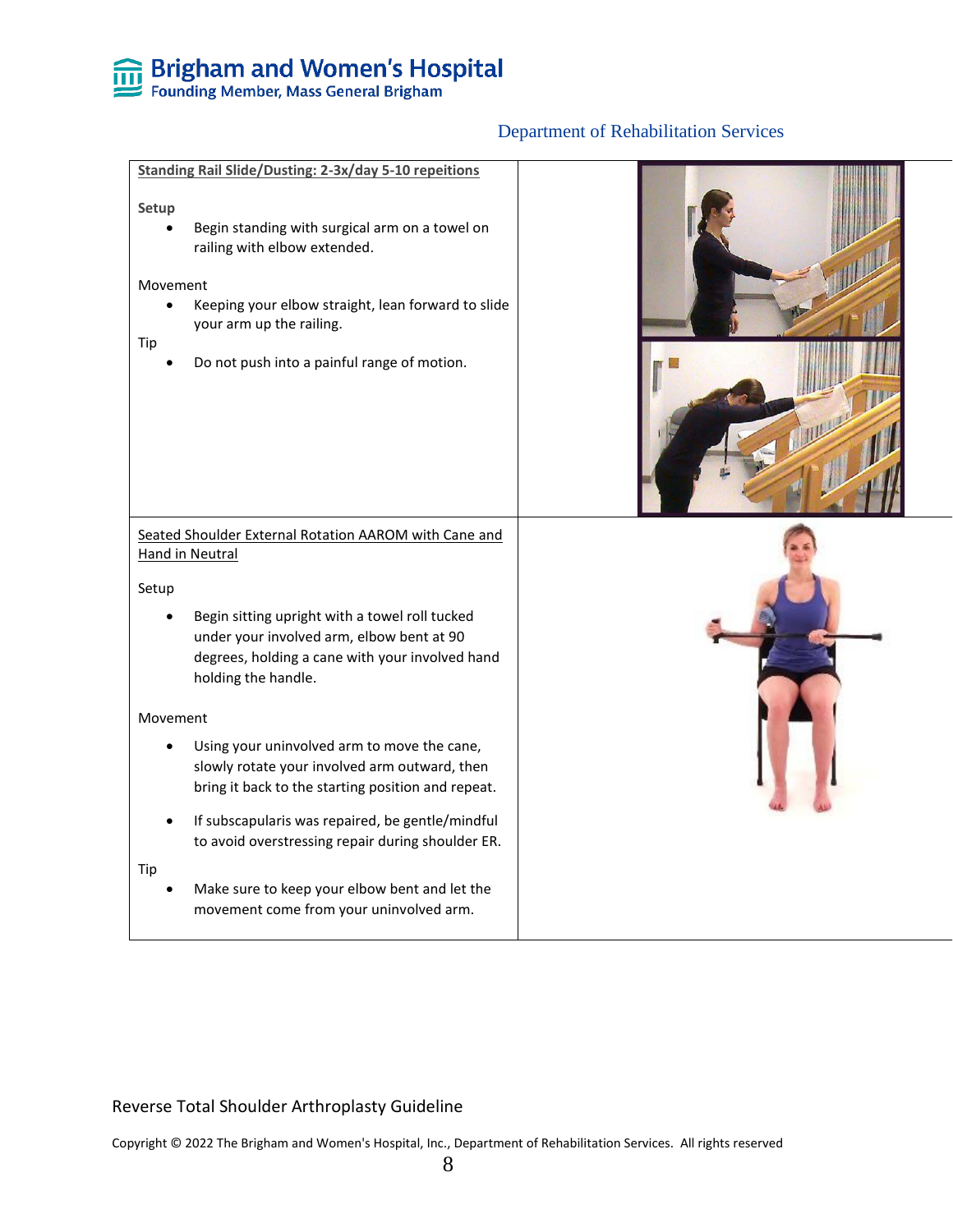#### Department of Rehabilitation Services



#### Reverse Total Shoulder Arthroplasty Guideline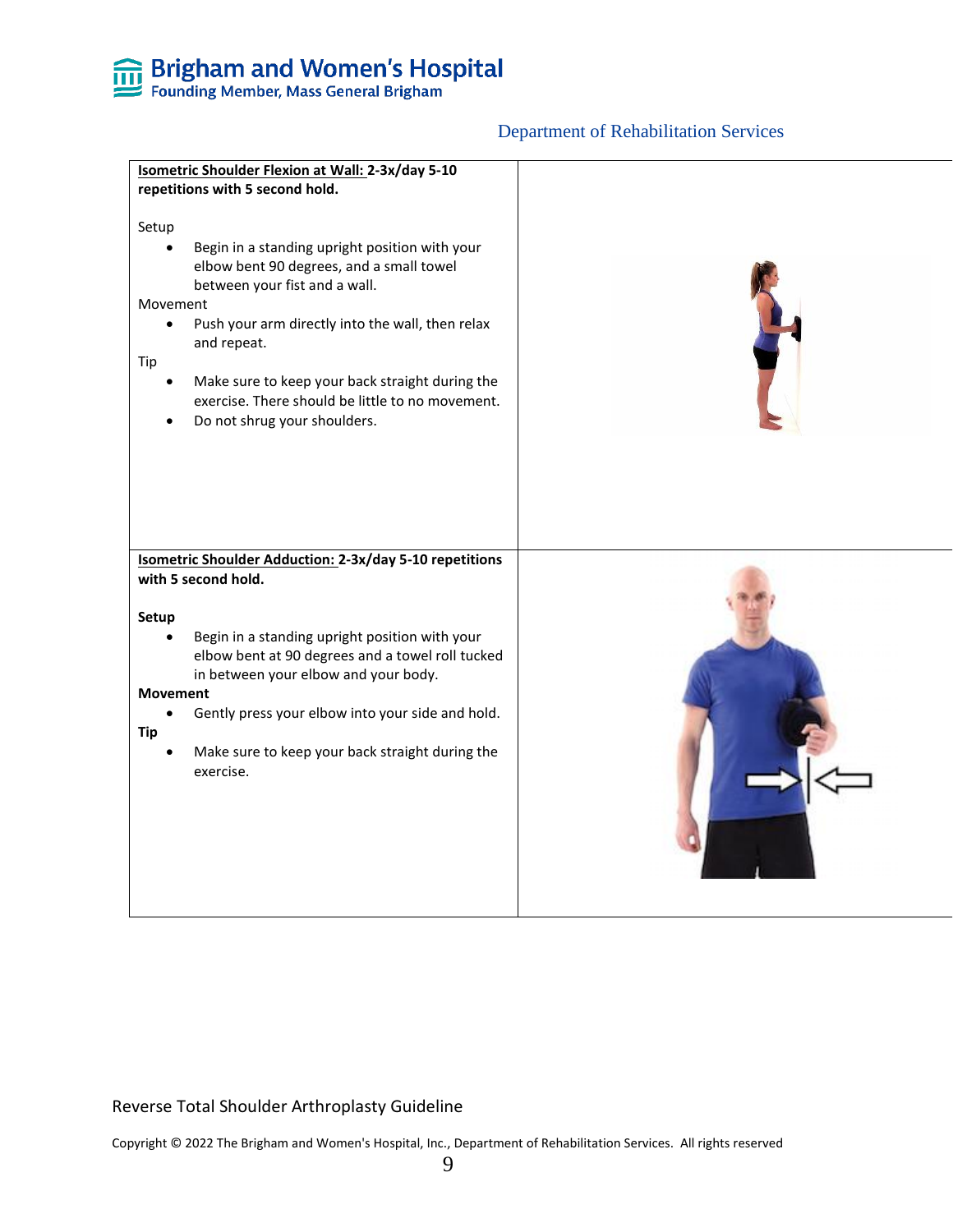#### **Standing Isometric Shoulder Abduction: 2-3x/day 5-10 repetions with 5 second hold.**

#### **Setup**

Begin in a standing upright position in the center of a doorway or next to a wall with your involved arm bent and a towel between your arm and the doorframe or wall.

#### **Movement**

• Gently press your arm out to the side into the towel. Hold, then relax and repeat.

#### **Tip**

• Make sure to maintain good posture and do not shrug your shoulder. There should be little to no movement during the exercise.



Criteria for progression to the next phase:

- Patient demonstrates improving functional use of shoulder.
- Patient can isometrically activate all segments of the deltoid and periscapular musculature.

# **Phase III – Progressive Functional Phase (week 12+)**

**Please Note: If a patient is struggling to achieve greater than 90 degrees of AROM shoulder forward flexion / elevation by 12 weeks, then it is advised that the patient's rehabilitation program be shifted to a Levy / Deltoid Lawn chair Progression Protocol.** 

Goals:

- Enhance functional use of operative shoulder with advancement of functional activities specific to individual patient goals.
- Continue to educate importance of implementing appropriate shoulder mechanics, muscle strength and endurance.
- Continue with previous exercises.
- Progress AROM shoulder
- Initiate resistance exercises with rTSA with concomitant tendon transfers.
- Independence with a progressive HEP.

#### Precautions:

• Continue to be mindful of dislocation precautions.

Things to Avoid:

- No lifting of objects heavier than 2-6lbs (will vary per patient; consult surgeon for individual restrictions).
- Continue to avoid jerking, pushing, and pulling activities.

Interventions/Education:

#### Reverse Total Shoulder Arthroplasty Guideline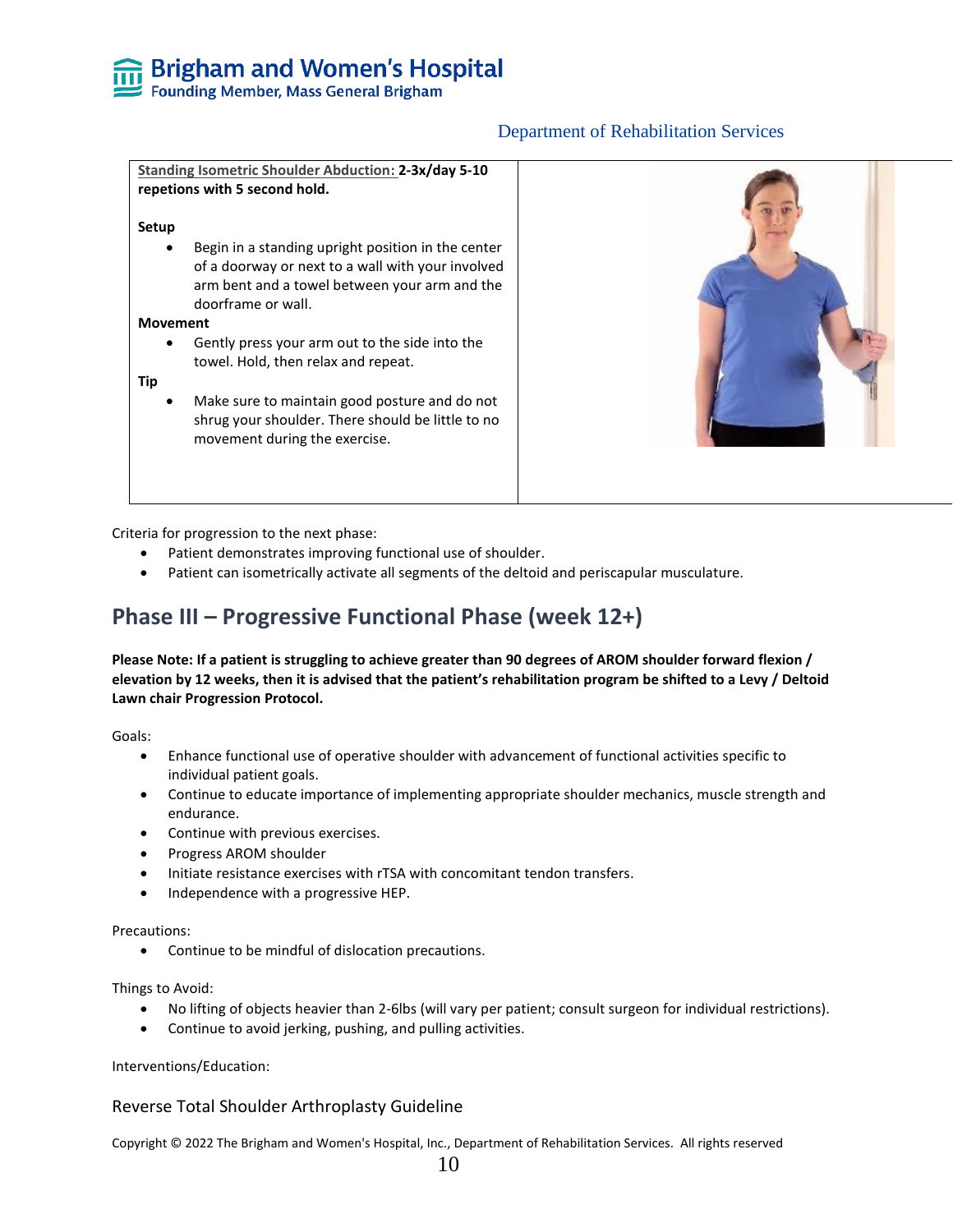#### Department of Rehabilitation Services

- Continue with previous exercises
- Continue with activity modification as appropriate
- Postural and positioning education
- Progress A/AAROM (pain-free)

#### **Standing Wall Slide/Dusting: 2-3x/day 5-10 repetitions**

#### **Set up:**

• Begin standing with surgical arm on a flat wall surface hand on a towel.

#### **Movement:**

• Slowly slide your arm up the wall slowly until gentle stretch is felt, then slide down to starting position.

#### **Tip:**

• Make sure to maintain good posture and do not shrug your shoulder or arch back.



### **Seated Single Arm Shoulder Flexion: 2-3x/day 5-10 repetitions Setup**

• Begin sitting in an upright position.

#### **Movement**

Slowly raise your arm in front of your body with your elbow straight and thumb facing forward. Slowly lower back down and repeat.

#### **Tip**

- As you raise your arm above shoulder height, do not to arch your back or shrug your shoulder.
- Initially you may use your non-involved arm to assist with ascent and allow involved arm to descend independently (eccentric control).



Criteria for progression to the next phase:

- Patient can maintain a pain-free shoulder AROM, demonstrating proper/modified shoulder mechanics with typical forward elevation 90-120 degrees.
- Able to demonstrate independence with HEP

#### Reverse Total Shoulder Arthroplasty Guideline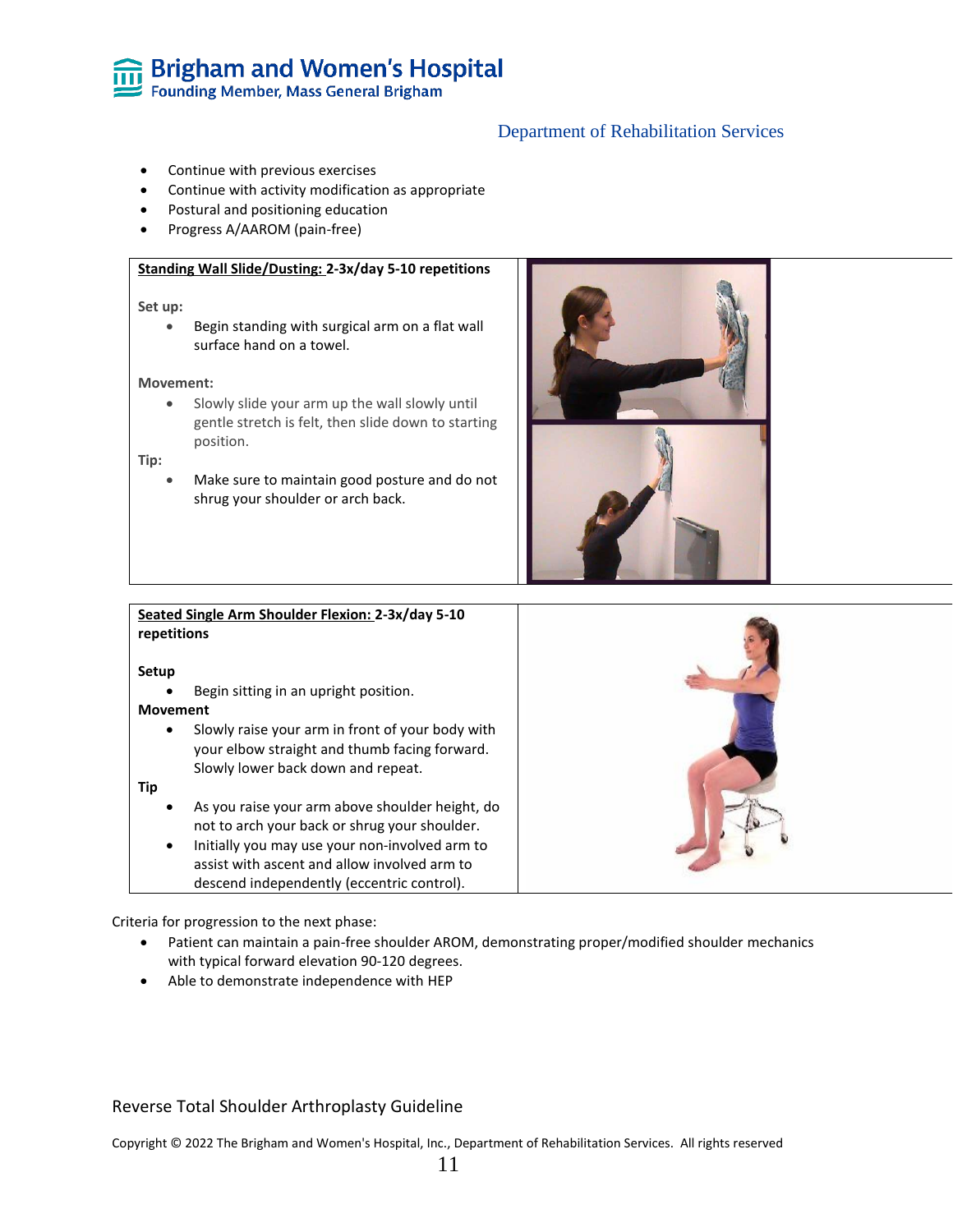# **Phase IV – Home Program (Typically 4+ months postop)**

Typically, patients following a reverse TSA require only functional strengthening activities. If other strengthening is indicated, the therapist should consult with the referring surgeon.

Goals/Criteria for discharge from skilled physical therapy:

- Patient can return to light household and work activities
- Patient can return to recreational activities within the limits identified by the patient's rehabilitation process and outlined by the surgeon and physical therapist.
- Patient is independent with HEP

Precautions:

• Continue to be mindful of dislocation precautions.

Things to Avoid:

- No lifting of objects heavier than 2-6 lbs. (will vary per patient surgeon and physical therapist, determined on individual patient basis).
- Continue to avoid jerking, pushing, and pulling activities.

#### **Is a BWH clinical competency associated with the document:** Yes

Stephanie Boudreau, PT Original version 2016, Updated 2022

#### Author **Reviewers**

| Reg B. Wilcox III, PT | May 2022 |
|-----------------------|----------|
| Rachel Laufer, PT     | May 2022 |

Reverse Total Shoulder Arthroplasty Guideline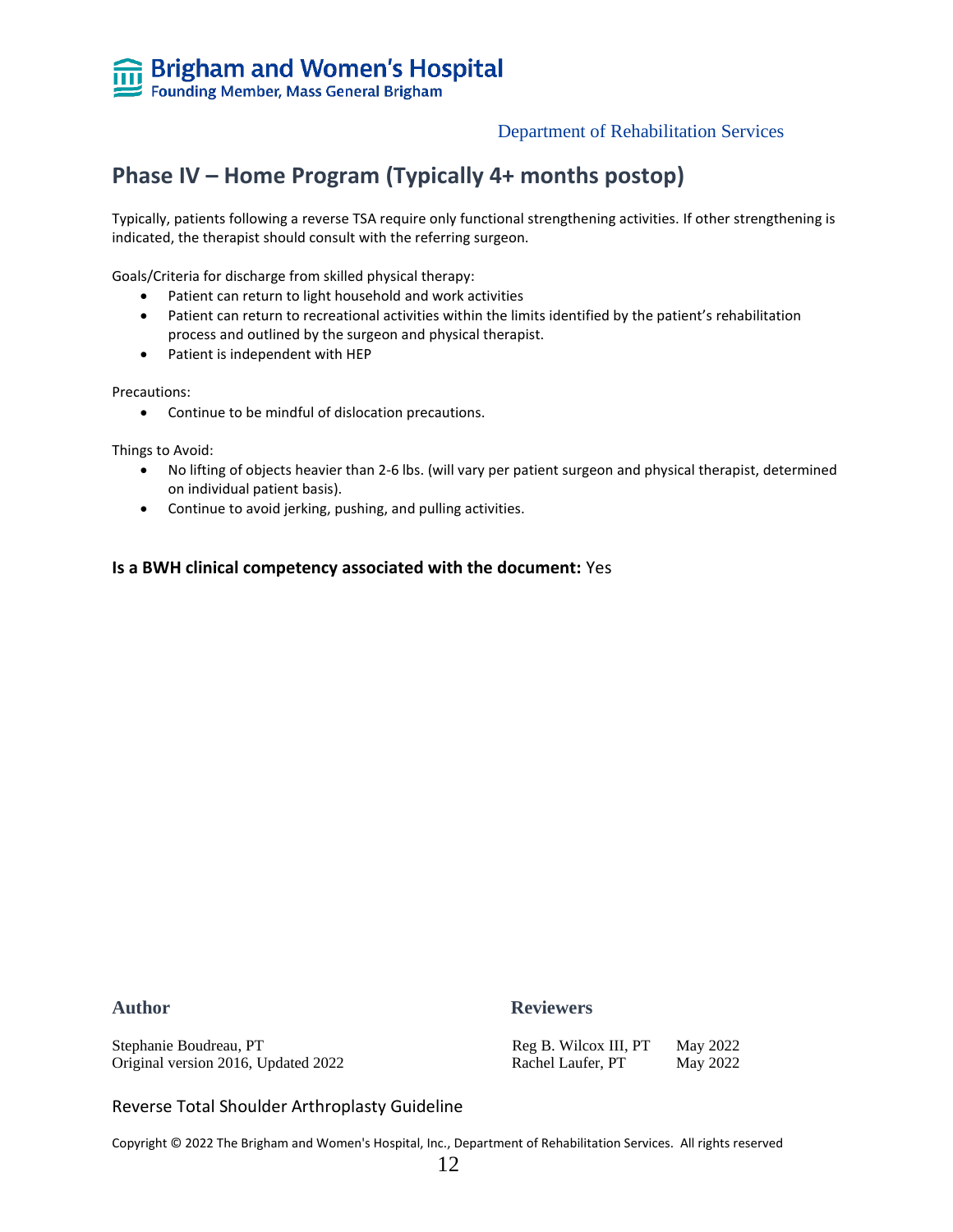### **Frequently Asked Questions**

- 1. What are the dislocation precautions following an rTSA?
	- A combination of shoulder extension, adduction, and internal rotation.
- 2. In general, how long should a patient implement dislocation precautions following a rTSA?
	- Generally, 12 weeks, however PMH and intraoperative findings may alter this time frame. It is also recommended that the patient always be mindful of dislocation precautions beyond 12 weeks after surgery.
- 3. Why might a patient be delayed from beginning physical therapy after a rTSA?
	- Therapy may be delayed with patients that have had a rTSA for a failed TSA, a non-union fracture, PMH consistent with shoulder instability or per surgeon recommendation secondary to intraoperative findings.
- 4. Is it important to optimize muscle performance of the remaining rotator cuff musculature after a rTSA?
	- Yes! Focus is placed on strengthening any remaining rotator cuff musculature often including subscapularis and teres minor.
- 5. Following a rTSA, which muscle group becomes the primary elevator of the shoulder?
	- Deltoid complex
- 6. Given the specific dislocation precautions following a rTSA, what are a few common ADLs that must be avoided post operatively?
	- Any activities behind the back including tucking in a shirt, reaching into a back pocket, and using arms/hands to push up from a chair/seated position.
- 7. Functional active range of motion following an inverse shoulder replacement will be dependent on the integrity of which muscle groups?
	- Deltoid complex and teres minor
- 8. When is it appropriate to begin shoulder AA/AROM after a rTSA?
	- Begin AA/AROM at approximately 4-6 weeks post-operatively based on PMH, surgical procedure, intraoperative findings, and surgeon recommendations.
- 9. If subscapularis muscle is repaired during a rTSA, what shoulder motions must be restricted or progressed slowly with respect to positioning and PROM during Phase I post-operative guideline?
	- Avoid pure shoulder abduction and slowly progress shoulder ER depending on intra-operative findings/tissue integrity.
- 10. What would necessitate a patient to have a rTSA with a concomitant tendon transfer?
	- A tendon transfer (latissimus dorsi or lower trapezius) is performed when teres minor is deficient or absent to assist with transverse plane motion during elevation.
- 11. What is the difference between a primary and a non-primary/secondary rTSA?
	- Primary rTSA is defined as a shoulder that has not undergone any previous surgical interventions.
	- Non-primary or secondary rTSA is defined as a shoulder with a history of prior surgical interventions that ultimately have failed.

#### Reverse Total Shoulder Arthroplasty Guideline